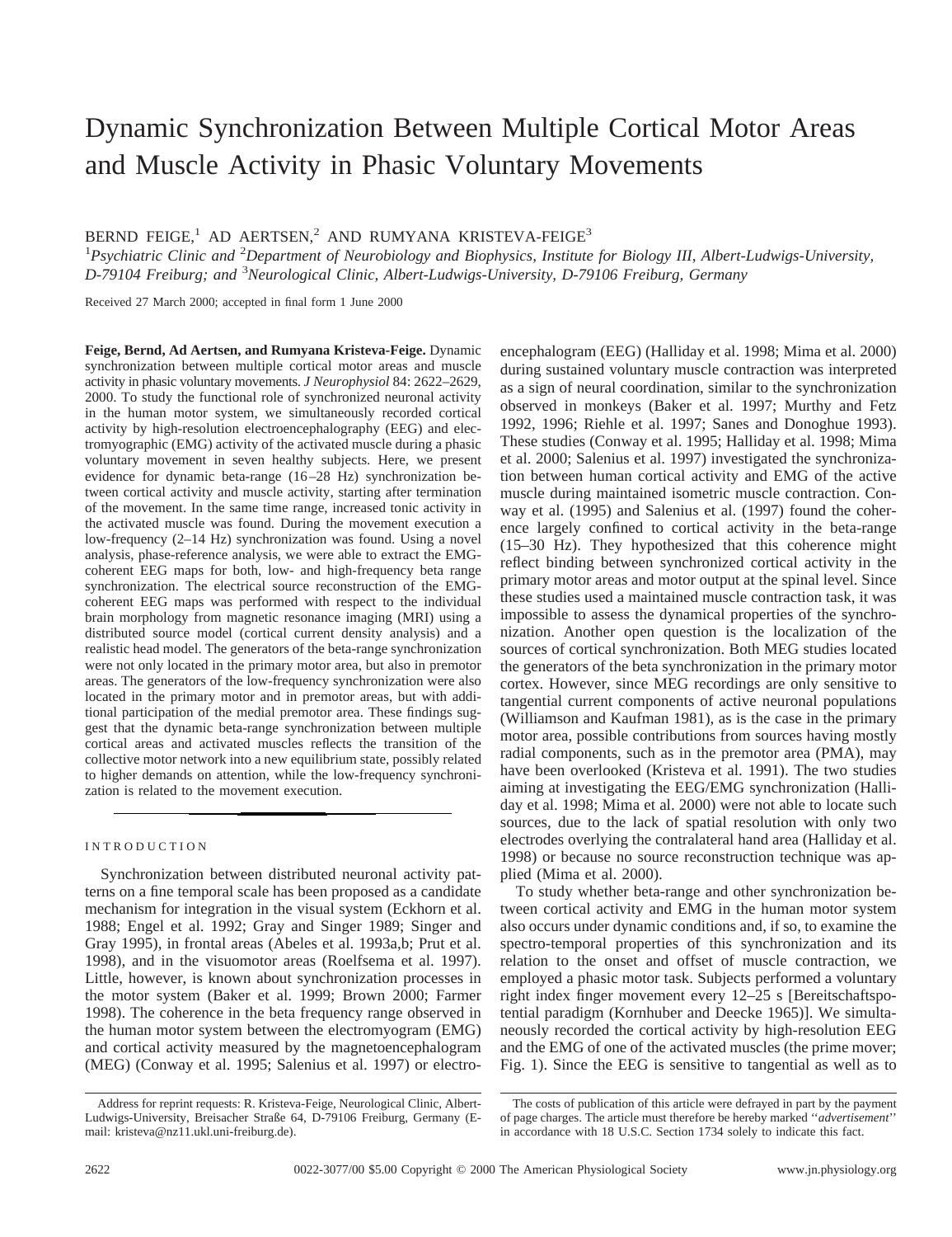

FIG. 1. Experimental paradigm. Electrode layout for 61 scalp electrodes superimposed on the digitized head contour for one of the subjects (*top left*). The *bottom left panel* illustrates the movement investigated. The electroencephalogram (EEG) from the C3 electrode, overlying the contralateral primary motor cortex, is shown for 3 consecutive movement-related EEG trials (*top right*). The *bottom right panel* illustrates the EMG recorded from m. flexor digitorum for 3 movement-related trials (for more details, cf. METHODS). The movement onset is marked by a dotted line.

radial sources, we could test whether other cortical areas besides the primary motor cortex become engaged in the synchronization between cortical activity and EMG. Moreover, the combination of a dynamic task paradigm and EEG recordings also allowed us to address another important issue in the study of motor control: the relation between the cortico-EMG synchronization and movement-related spectral power changes in the EEG/MEG. It is well known that a phasic voluntary movement is preceded by cortical desynchronization mostly in the mu-frequency range (10–13 Hz), whereas it is followed by postmovement synchronization mostly in the beta-range (15–30 Hz) (Feige 1999; Feige et al. 1996; Pfurtscheller 1992; Salmelin and Hari 1994). The question whether this excess postmovement beta-activity is actually synchronized with the EMG has not yet been addressed in other studies.

## METHODS

#### *Subjects*

The experiment was run with seven healthy, right-handed subjects (mean age  $28.2 \pm 3.2$  yr): six males and one female (*S3*), who had previously given their informed consent.

## *Experimental paradigm*

During the experimental session, subjects were sitting in an electrically shielded, dimly lit room and performed abrupt, self-paced "pulse" movements (rapid flexion followed by extension of the right index finger), starting from light extension position, at irregular intervals of 12–25 s (cf. Fig. 1). They were instructed to be completely relaxed and to avoid any other movement and to fix their gaze on a light-emitting diode in front of them. The subjects were instructed to pay attention to finish the rapid pulse movement in the same position, from which the movement had started. Each subject was given several practice trials prior to the experiment until they reached a consistent EMG pattern for the pulse movement. Electric potentials were recorded from 61 electrode positions equally distributed over both hemispheres on the scalp (band-pass 0–100 Hz; sampling rate 500 Hz; NeuroScan, Herndon, VA). Electrode Cz was used as common recording reference; the ground was on the forehead. The surface EMG was recorded using Ag-AgCl electrodes placed over the pars indicis of the right flexor digitorum muscle (one of the prime mover muscles) and recorded with the same filters and sampling rate as the EEG. The low frequencies were included to investigate whether there was also a low-frequency synchronization between EEG and EMG. The EMG onset was used as a trigger for further analysis. The electro-oculogram (EOG) was recorded to exclude trials with eye movement artifacts. EEG, EMG, and EOG were digitally stored and analyzed off-line. The analysis time was set from 5 s before to 3 s after EMG-onset. Two hundred to 250 artifact-free trials per subject were used for further analysis. After each recording session, the electrode positions and the head contour of the subject were digitized using a three-dimensional (3-D) ultrasound localizing device (ZEBRIS).

## *Analysis of phase synchronization and phase reference analysis*

The synchronization between the EEG and the EMG of the agonist muscle as a function of frequency and time was quantified by averaging the complex difference phase factors  $e^{-i(\varphi \text{EEG} - \varphi \text{EMG})}$  representing the phase difference between EEG and EMG in every single trial. The amplitude *c* of the resulting average represents a measure of the nonuniformity of the distribution of phase differences, i.e., a measure of *phase coherence* between the EEG and EMG, by means of the Rayleigh test (cf. Lütkenhöner 1991; Mardia 1972; we used Rayleigh's asymptotic formula for the probability distribution given by Strutt 1905, cited after Greenwood and Durand 1955). Therefore in the following, *c* will be called *phase coherence*. The statistical significance of the phase coherence *c* determined from *N* trials can then be calculated as  $e^{-N \cdot c^2}$ . Note that the usual definition of coherence includes amplitude covariation in addition to the stability of phase difference and corresponds to the square of this value in the case of constant amplitudes (cf. Bendat and Piersol 1971; Whalen 1971).

To localize the sources of EMG-coherent EEG activity, we employed a new variant of this phase coherence analysis: phase reference analysis (Feige 1999): if  $a(f)$  is the complex Fourier coefficient at frequency *f*, we have  $a(f) = |a(f)|e^{-i\varphi}$ . For each frequency, the difference phase factor is multiplied with the corre-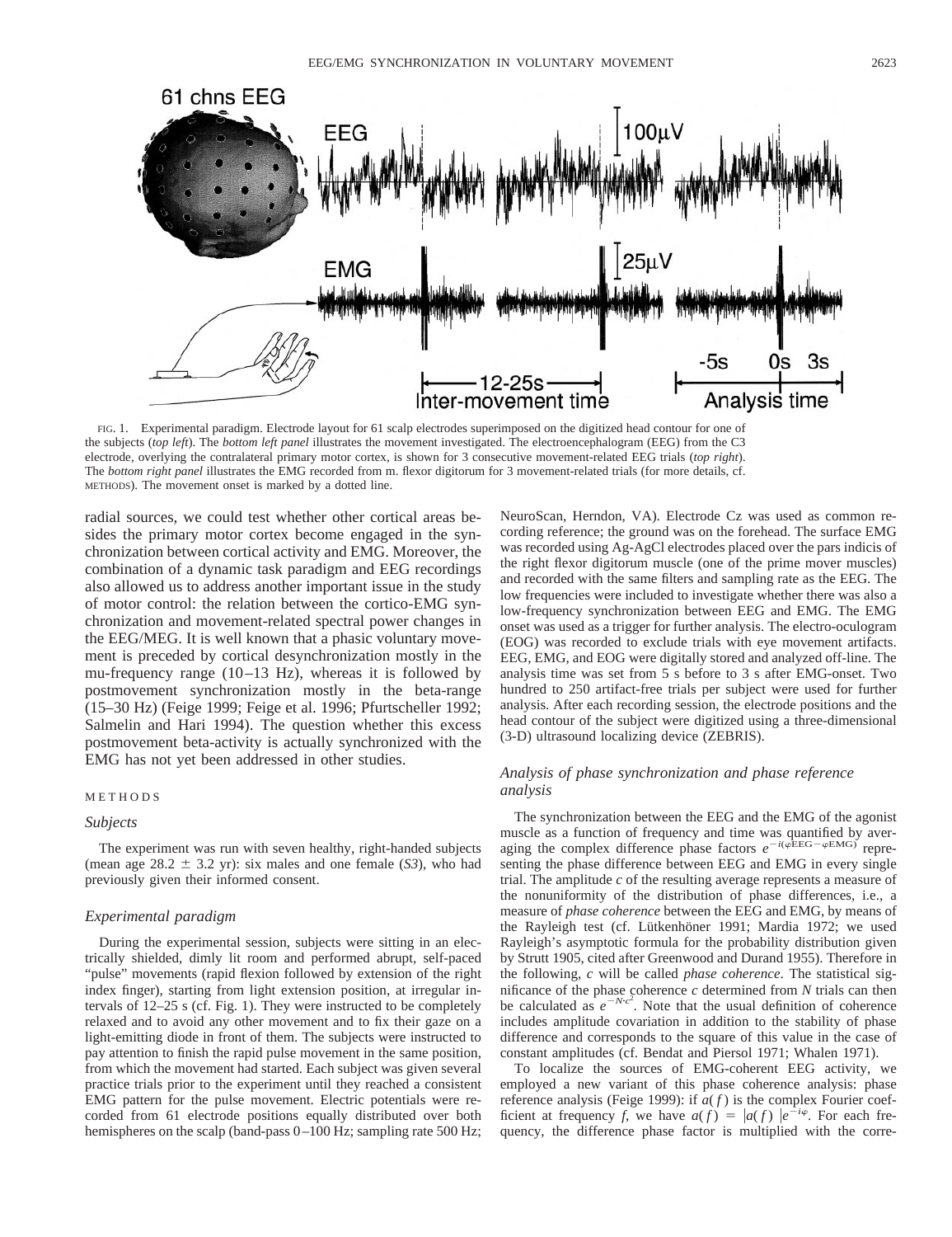sponding spectral EEG amplitude and then averaged across trials:  $|\vec{a}_{\text{EEG}}(f)|e^{-f[\varphi \text{EEG}(f)-\varphi \text{EMG}(f)]}$ . The EMG thereby acts as a phase reference: its phase is subtracted from the EEG phase, while the EEG amplitude is retained. Thus phase reference analysis measures the fraction of the EEG that is reliably synchronized to the EMG. Since this measure, unlike conventional coherence analysis, preserves both amplitude and phase information of the EEG, the sources of EMGcoherent EEG activity can be localized by applying source reconstruction methods to the scalp distributions (or maps) of the extracted EMG-coherent electrical potentials.

#### *Electric source reconstruction*

Source reconstruction of the EMG-coherent EEG maps was performed on the basis of the individual brain morphology as obtained from MRI. To establish the spatial relationship between the electrode positions and the MRI, the digitized head contour was matched with the head-contour as obtained from MRI by means of a surfacematching algorithm (Huppertz et al. 1998). For structural MRI, the 3-D dataset with full head coverage and 1 mm<sup>3</sup> voxels was acquired using a volume-encoded fast low angle shot pulse sequence (FLASH) with TR/TE/alpha = 40 ms/60 ms/40 $^{\circ}$ . The source reconstruction was performed using cortical current density analysis (CCD) (Ilmoniemi 1991; Wagner 1998). The CCD maps obtained in this way show the current flow distribution on the cortex, which can account for the potentials measured on the head surface. The ambiguity in the CCD model was removed by the "*minimum norm constraint*." This constraint uses a model term that is proportional to the square of the strength of the reconstructed currents. The regularization parameter was determined according to the  $\chi^2$ -criterion. No assumptions about the number and location of cortical sources were made, except that all sources were constrained to a surface representing the cortical gray matter. For each individual subject, the segmented cortex with all individual gyri and sulci at about 50,000 sampled locations was used. To account for the shapes of liquor, skull and scalp, a realistic three-compartment Boundary Element Method model was used as the volume conductor head model. Only sources with at least 75% of the strength at the maximum current density itself were considered. Under these circumstances (sensor distribution, source model used, and color scale) the drop from 100 to 75% happens within a volume of  $3 \times 3 \times$ 3 cm (Fuchs et al. 1999). Image segmentation, volume conductor modeling, source reconstruction, and visualization were performed using the CURRY software (CURRY 3.0, Philips Research, Hamburg, Germany).

### RESULTS

Since movement-related EEG rhythms occurring at fixed locations and in a defined functional situation can have a broad or a narrow spectrum, depending on the subject (Feige et al. 1996), we examined for each individual subject the entire frequency range between 0 and 45 Hz over a time window running from 5 s before to 3 s after EMG onset (Fig. 2). This *frequency*  $\times$  *time* plane approach differs from the conventional method of examining only the data filtered in the most responsive frequency bands (Pfurtscheller 1992; Salmelin and Hari 1994). The synchronization between the EEG and the EMG of the agonist muscle as a function of frequency and time was quantified by the phase coherence. Figure 2*A* shows the *frequency*  $\times$  *time* distributions of EEG-EMG phase coherence for two (of 7) investigated subjects. To facilitate the interpretation, the movement-related *frequency*  $\times$  *time* distributions of baseline-relative spectral power changes in EEG (Fig. 2*B*) and EMG (Fig. 2*C*) are shown for comparison. Observe that each subject exhibited two patches of EEG-EMG coherence with

different spectro-temporal properties (Fig. 2*A*): an early, lowfrequency coherence (demarcated by a dotted white frame) and a later, high-frequency coherence (solid white frame). The spectro-temporal properties of these two successive instances of EEG-EMG coherence for all seven investigated subjects are summarized in Table 1. The low-frequency coherence ranged from 2 to 14 Hz (with a maximum at 5 Hz) and started immediately after EMG onset. Probably, this low-frequency coherence between cortical activity and EMG represents a functional state of the oscillatory network related to the pulse movement execution. Following the movement, there is a functional change in the network state, characterized by the high-frequency coherence. This beta-range coherence lasted 1–2 s, ranged from 16 to 28 Hz (with a maximum between 19 and 24 Hz), and started after the "pulse" movement, which lasted approximately 400 ms. This coherent beta-range activity occurring after movement termination can, in fact, be observed in single trials, as is demonstrated in the three trials shown in Fig. 3. Note that coherent beta-range activity was present only after (Fig. 3*D*), but not before the movement (Fig. 3*C*). Interestingly, the increased tonic EMG after movement termination was not described in previous Bereitschaftspotential studies. Possibly, this activity is related to the active muscles reaching the new equilibrium state after conclusion of the active movement (Wachholder 1928).

The postmovement high-frequency coherence between cortical activity and EMG should be distinguished from the wellknown postmovement cortical beta-synchronization that has been described extensively in the EEG (Pfurtscheller 1992) and MEG (Feige et al. 1996; Salmelin and Hari 1994) literature. This becomes apparent from a comparison between the *fre-* $\alpha$ *quency*  $\times$  *time* distributions of EEG-EMG phase coherence (Fig. 2*A*) and movement-related EEG spectral power differences (Fig. 2*B*). The EEG spectral power distributions indeed show the well-known cortical postmovement beta-synchronization, i.e., the elevation of beta-range EEG-power immediately after movement termination. In all subjects the area (in *frequency*  $\times$  *time*) over which this elevation extends included the patch of EEG-EMG coherence (solid white frames in Fig. 2, *A* and *B*), but was distinctly larger (especially covering higher frequencies). Similarly, Fig. 2*C* demonstrates that also the EMG exhibits beta-range spectral power enhancement immediately after the voluntary movement. As in the EEG, this enhancement includes the spectral band of EEG-EMG coherence, but it is also distinctly broader, especially toward higher frequencies. Therefore only part of the spectral power enhancement known as postmovement beta-synchronization is actually coherent to part of the postmovement EMG.

To localize the cortical sources of EMG-coherent EEG activity, we employed a new variant of phase coherence analysis: phase reference analysis (Feige 1999) (cf. METHODS). Since this measure, unlike conventional coherence analysis, preserves both amplitude and phase information of the EEG, the sources of EMG-coherent EEG activity can be localized by applying source reconstruction methods to the scalp distributions (or maps) of the extracted EMG-coherent electrical potentials (Fig. 4*A*). Thus we reconstructed for all subjects the EMG-coherent EEG map at the maximum postmovement high-frequency coherence (i.e., the peak in the solid white frame in Fig. 2*A*) and at the maximum of the low-frequency coherence during the movement (i.e., the peak in the dotted white frame in Fig. 2*A*)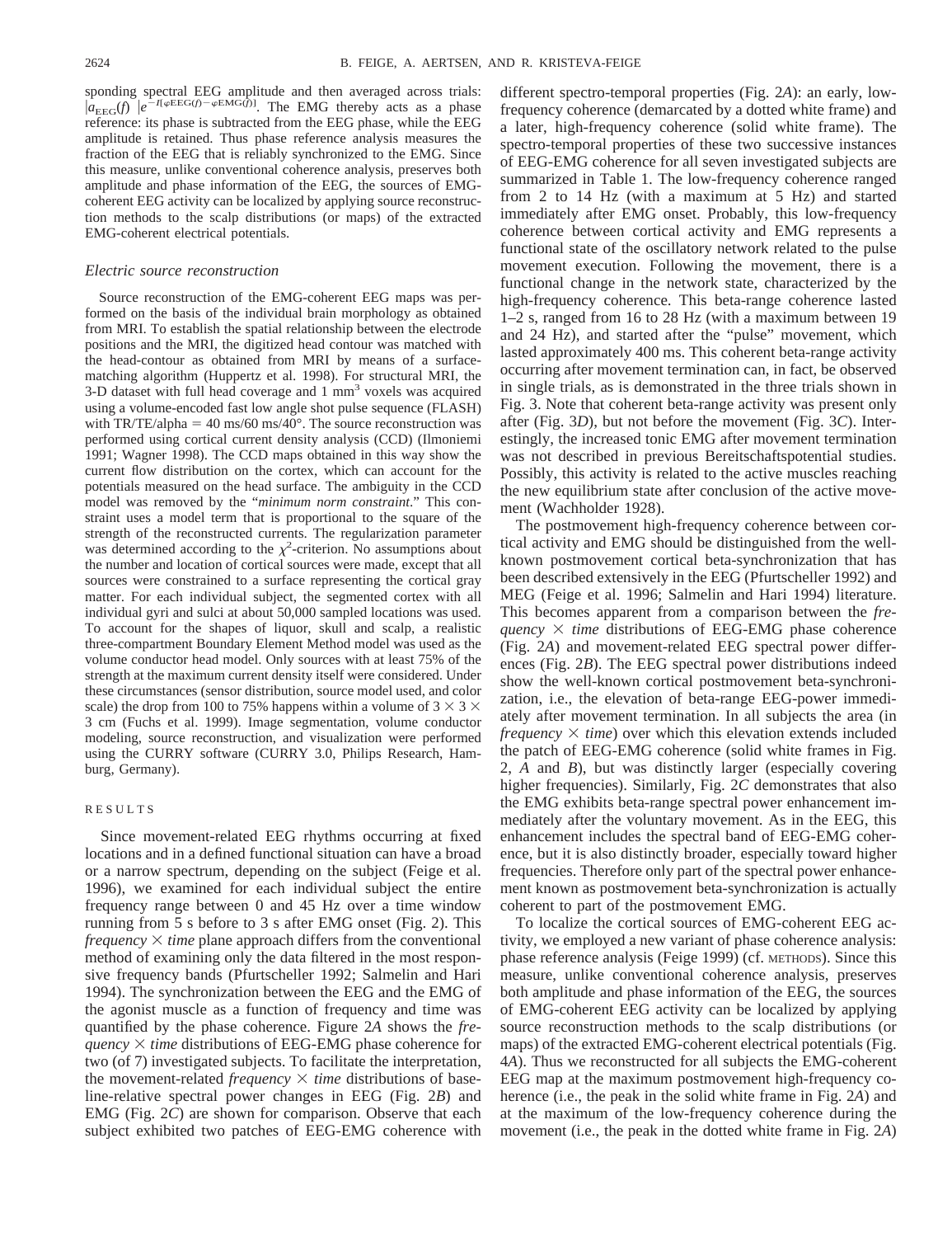

FIG. 2. Frequency  $\times$  time plots of EEG-electromyographic (EMG) phase coherence (*A*) and movement-related EEG (*B*) and EMG (*C*) spectral power changes. Data, taken from repeated trials for 2 (of 7) subjects investigated. Time window from 5 s before to 3 s after EMG onset (vertical white dotted line at 0 ms). Phase coherence values were coded according to the shown color bars, with the values above indicating the phase coherence value, and the values below denoting the probability of observing this phase coherence by chance (Rayleigh test). The color bar for the spectral power changes applies to both subjects. Frequency analysis was performed using a sliding time window of width 768 ms, in which 2 512-ms fast Fourier transforms (FFTs) overlapping by half were calculated (for this reason, the figure only shows values starting at 4.2 s prior to the movement). The data in each FFT window were demeaned and detrended prior to FFT analysis. The resulting frequency resolution was 1.9 Hz. The analysis window was shifted in steps of 42 ms across each epoch for each of the channels. All reported latencies refer to the delay between EMG onset and the end of the analysis time window. A: movement-related *frequency*  $\times$  *time* distributions of the EEG-EMG phase coherence. The EEG channel shown is the one with the maximum 16–28 Hz postmovement coherence with the EMG, as measured against common average reference. Observe that subjects exhibited 2 patches of strong EEG-EMG coherence (cf. Table 1): *1*) Lowfrequency (2–14 Hz) coherence, starting immediately at EMG onset. This coherence (demarcated by a dotted white frame) most likely reflects the movement-related EEG potentials, found by EMG-onset triggered averaging of the EEG; they show up in the phase coherence analysis because the EMG-burst contains components of practically all frequencies, synchronized to movement onset (cf. *C*). 2) High-frequency (23  $\pm$  3 Hz) coherence, starting after the movement (which lasted approximately 400 ms) and peaking at  $964 \pm 283$  ms after EMG onset. This high-frequency coherence (demarcated by a solid white frame) after a phasic voluntary movement was not previously described. The spectro-temporal properties and statistical significance of the 2 successive instances of movement-related EEG-EMG coherence for all 7 subjects are summarized in Table 1. *B: frequency*  $\times$  *time* distributions of movement-related EEG spectral power changes, measured as the reliability of difference relative to a reference interval between 5 and 4 s before movement onset [relative gain  $G_r$  (Feige 1999; Feige et al. 1996)].  $G_r$  is  $-1$  for fully reliable power decrease, 0 for no change, and 1 for fully reliable power increase. Both subjects showed a clear increase in spectral power, covering a wide frequency range from 10–45 Hz (details depending on the subject), which started about 800 ms after EMG onset (i.e., beginning after movement termination). Note that the excess spectral power in the EEG, reflecting the well-known postmovement cortical beta-synchronization, includes the patch of beta-range EEG-EMG coherence, but covers a distinctly wider frequency range (cf. solid white frames, copied from *A*). *C*: movement-related *frequency*  $\times$  *time* distributions of the EMG, computed in the same way as done for the EEG (*B*). The postmovement EEG/EMG synchronization (solid white frames, copied from *A*) occurred after termination of the movement-related EMG burst (dark vertical strip between 0 and 1 s). Observe, however, that the EMG spectral power does not return to baseline levels immediately, but exhibits a residual enhancement that (like the EEG) includes, but clearly extends beyond the beta-band EEG-EMG coherence.

by applying cortical current density analysis (cf. METHODS)*,* using the individual brain anatomy derived from the subjects' magnetic resonance imaging (MRI). All seven subjects exhibited extended cortical current density sources for the highfrequency coherence comprising tangential activity in the contralateral primary motor cortex (cMI) but, in contrast to earlier reports, the extended source area included additional radial activity in the contralateral premotor area (cPMA; Fig. 4, *A* and *B*). Besides the tangential activity in MI and the radial activity in cPMA, in two of the subjects the source area included additional radial activity in the contralateral parietal area

(cPA). In fact, never before were so many motor areas shown to engage in coherent activity so late after termination of an active movement. The finding that multiple motor areas are simultaneously involved is supported by the original highfrequency EMG-coherent EEG maps as shown for one of the subjects in Fig. 4*A*: the electric field distribution suggests contributions not only from a tangential source (within cMI) but also from a radial source (within the cPMA). This activation of multiple motor areas can be explicitly seen also in the tangential (cMI) and radial (cPMA) orientation of the individual current vectors (Fig. 4*B*). To compare the sources of the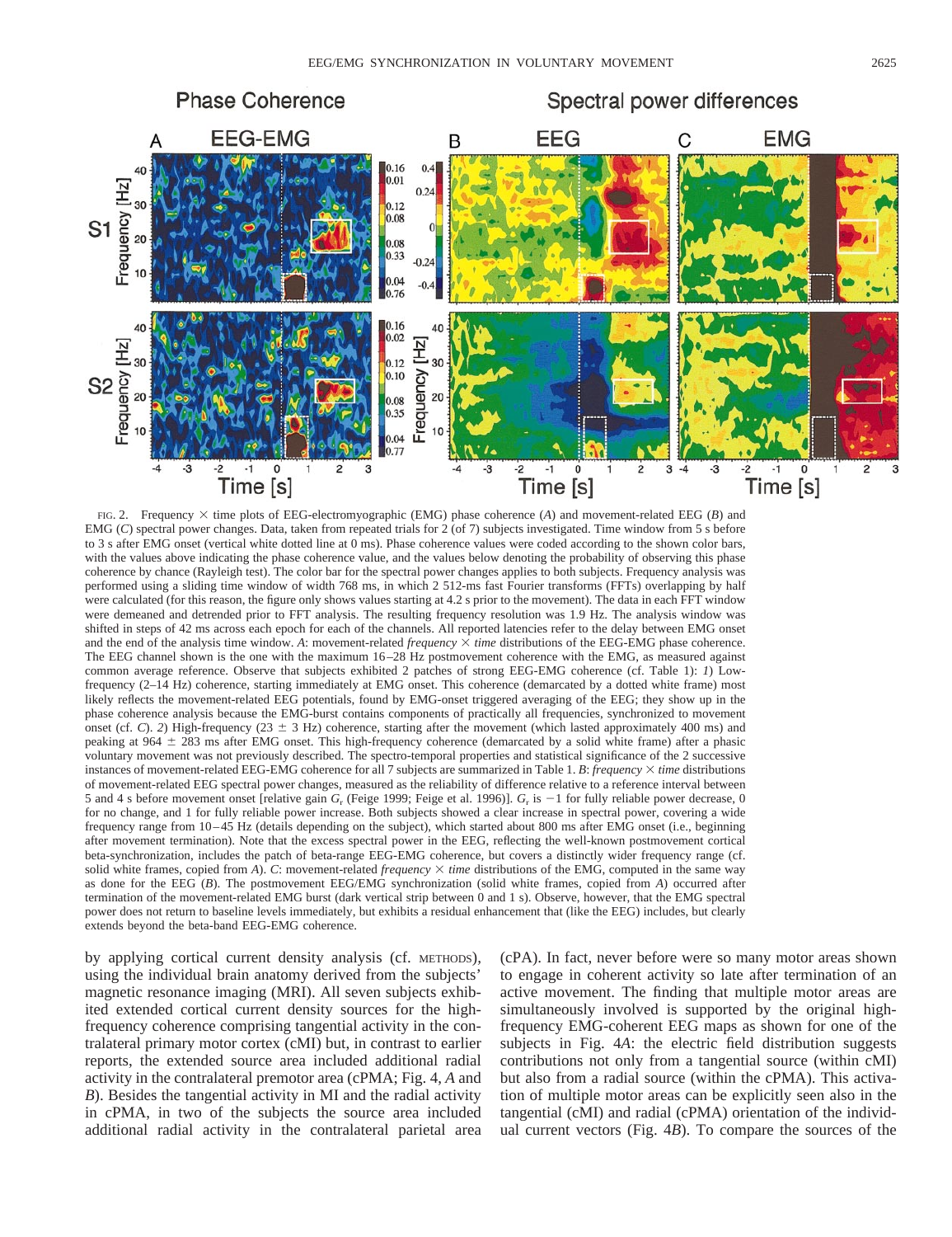TABLE 1. *Spectro-temporal properties of coherent population activity in motor cortical areas and EMG in relation to voluntary finger movements*

|                |                     | EEG-EMG Coherence I: During Movement, Low-Frequency |                  |                            |                                | EEG-EMG Coherence II: Post-Movement, High-Frequency |                  |                            |                                |
|----------------|---------------------|-----------------------------------------------------|------------------|----------------------------|--------------------------------|-----------------------------------------------------|------------------|----------------------------|--------------------------------|
| Subject        | Number<br>of Trials | Latency,<br>ms                                      | Frequency,<br>Hz | Maximal phase<br>coherence | Significance,<br>Rayleigh test | Latency,<br>ms                                      | Frequency,<br>Hz | Maximal phase<br>coherence | Significance,<br>Rayleigh test |
| -S I           | 171                 | $20 - 750$                                          | $2 - 10$         | 0.476                      | $1.5 \cdot 10^{-17}$           | 1.000-2.200                                         | $16 - 26$        | 0.182                      | $3.4 \cdot 10^{-3}$            |
| S <sub>2</sub> | 163                 | $100 - 800$                                         | $2 - 14$         | 0.601                      | $2.7 \cdot 10^{-26}$           | 1.100-2.400                                         | $18 - 25$        | 0.221                      | $3.6 \cdot 10^{-4}$            |
| S <sub>3</sub> | 100                 | $100 - 650$                                         | $2 - 8$          | 0.498                      | $1.7 \cdot 10^{-11}$           | 1,450–2,300                                         | $22 - 25$        | 0.144                      | 0.12                           |
| S4             | 338                 | $150 - 750$                                         | $2 - 14$         | 0.419                      | $1.7 \cdot 10^{-26}$           | 850-2,800                                           | $18 - 28$        | 0.268                      | $2.8 \cdot 10^{-11}$           |
| S <sub>5</sub> | 246                 | 75–800                                              | $2 - 12$         | 0.602                      | $2.2 \cdot 10^{-39}$           | $800 - 2.100$                                       | $20 - 25$        | 0.141                      | $7.5 \cdot 10^{-3}$            |
| S6             | 211                 | 75–800                                              | $2 - 8$          | 0.639                      | $3.9 \cdot 10^{-38}$           | $870 - 2.100$                                       | $25 - 26$        | 0.162                      | $3.5 \cdot 10^{-3}$            |
| S7             | 272                 | $150 - 900$                                         | $2 - 8$          | 0.616                      | $1.3 \cdot 10^{-45}$           | 1,535–1,900                                         | $23 - 25$        | 0.098                      | 0.07                           |

The statistical significance *P* of a given coherence value *c* determined from *N* trials can be calculated as  $e^{-Nc^2}$ , describing the probability of observing a phase coherence of this or larger amplitude by chance (Rayleigh test, using the asymptotic formula given by Strutt 1905). We used these phase coherence values in order to identify the latency and frequency ranges with the statistically most reliable EEG-EMG synchronization (cf. white dotted and solid frames in Fig. 2*A*). EEG, electroencephalogram; EMG, electromyogram.

beta-range coherence with those of the low-frequency coherence during the movement, a source reconstruction of the EMG-coherent EEG map at the maximum low-frequency coherence (i.e., the peak in the dotted white frame in Fig. 2*A*) was also performed. The reconstruction of the low-frequency coherence maps showed an extended source area including again the primary motor cortex and the premotor area (cf Fig. 4*D*). However, in the low-frequency EMG-coherent EEG maps, in addition more medial parts of the premotor area were engaged. The finding that the primary motor, premotor, and medial

premotor areas are simultaneously involved is also supported by the complex pattern of the original EMG-coherent EEG maps shown in Fig. 4*C*.

#### DISCUSSION

The present results are the first to show that motor cortical areas and the EMG synchronize their joint activity in a dynamic fashion in systematic relation to phasic voluntary movements. Low-frequency ( $\approx$ 5 Hz) synchronization, starting at



FIG. 3. EEG and EMG traces filtered in the beta-frequency range. The EEG (*A*) and EMG (*B*), filtered between 18 and 28 Hz, from the same 3 consecutive movement-related trials as shown in Fig. 1. The movement onset is marked by a dotted line. Note that short periods of enhanced beta-range activity in both EEG and EMG occurred during about 1 s after movement onset in each of the 3 trials. The insets (*C*) and (*D*) show the EEG and EMG signals plotted against each other for time intervals (indicated by frames) before and after the movement onset in the 2nd trial in *A* and *B*. Observe that there is no phase relationship between EEG and EMG in the premovement interval (*C*), whereas a clear phase relationship is present in the postmovement interval (*D*).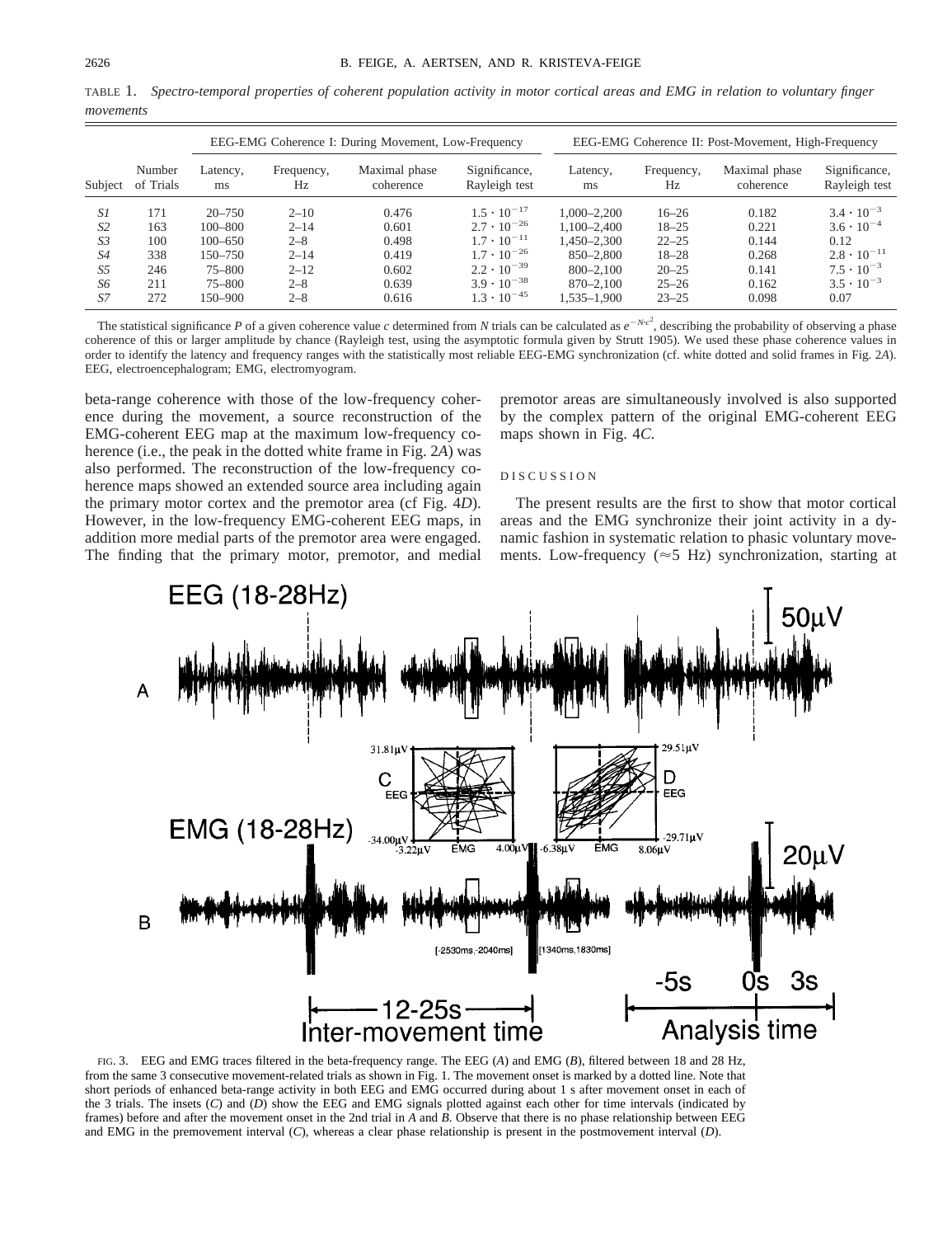

FIG. 4. Sources of the high- and low-frequency EMG-coherent EEG activity for one of the subjects. Top view of the MRI reconstruction of the cerebral cortex for this subject (nose pointing upward). CMI, contralateral primary motor area; cPMA, contralateral premotor area; cmPMA, contralateral medial premotor area. *A*: potential distribution of the high-frequency EMGcoherent EEG activity superimposed onto MRI reconstruction. Complex potential distribution pattern, suggesting activation of multiple areas. *B*: magnification of the reconstructed cortical current density (CCD) map underlying the potential distribution in *A*. The CCD map is displayed with individual current vectors. Scaling according to color bar. Extended CCD source in cMI and cPMA. The tangential currents are consistent with activation of the cMI in the anterior bank of the central sulcus; the radial currents are consistent with activation of the cPMA. *C*: potential distribution of the low-frequency EMG-coherent EEG activity superimposed onto MRI reconstruction. Complex potential distribution pattern, suggesting again activation of multiple areas. *D*: magnification of the reconstructed CCD map underlying the potential distribution in *C*. The CCD map is displayed with individual current vectors. Scaling according to color bar. Extended cortical current density source in cMI, cPMA, and cmPMA. The tangential currents are consistent with activation of the cMI in the anterior bank of the central sulcus, the radial currents are consistent with additional activation of the medial cPMA.

movement onset, is followed by high-frequency ( $\approx$ 23 Hz) synchronization after movement termination, lasting for  $1-2$  s. This synchronization dynamics may reflect changes in functional network state related to phasic voluntary movements. Beta-range synchronization between cortical activity and EMG had previously been observed during maintained motor tasks (Brown 2000; Conway et al. 1995; Halliday et al. 1998; Mima et al. 2000; Salenius et al. 1997), but never before under dynamic conditions with a phasic motor task. The close tuning of the EEG-EMG synchronization in all investigated subjects around  $\approx$  23 Hz, a frequency at which also coherence between human single motor unit spike trains was reported (Farmer et al. 1993), suggests that this may be a preferred frequency for integration of distributed activity in the motor system.

Comparison between the *frequency*  $\times$  *time* distributions of EEG-EMG coherence (Fig. 2*A*) and movement-related EEG spectral power difference (Fig. 2*B*) revealed clear differences in the spectro-temporal extent of the two postmovement synchronization phenomena. This indicates that the postmovement beta-synchronization of the EEG/MEG, presumably reflecting the internal synchronization of relatively large cortical areas, is

composed of at least two components: one that is coherent with the EMG (cf. Fig. 2*A*) and one that is not (the remainder). Moreover, the two components cover different frequency ranges. This finding that the postmovement cortical beta-synchronization is of a composite nature implies that the notion that it reflects idling motor cortex (Pfurtscheller 1992) or inhibition (Salmelin and Hari 1994) needs to be revised. Instead, it lends support to our earlier hypothesis that postmovement cortical beta-synchronization plays an active role in motor control, possibly integrating distributed activity between the cortex and the muscle (Brown 2000; Feige et al. 1996; Kilner et al. 1999).

The high-resolution EEG used in this study enabled us to localize generators of the beta-range EMG-synchronized cortical activity not only in the contralateral primary motor areas MI but also in the PMA. The contribution of the premotor areas to the generation of the EEG-EMG synchronization was overlooked in earlier MEG studies, presumably because the sensitivity of the MEG is restricted to tangential sources. The dynamic synchronization of the premotor areas and muscle activity may be important for postural stabilization after move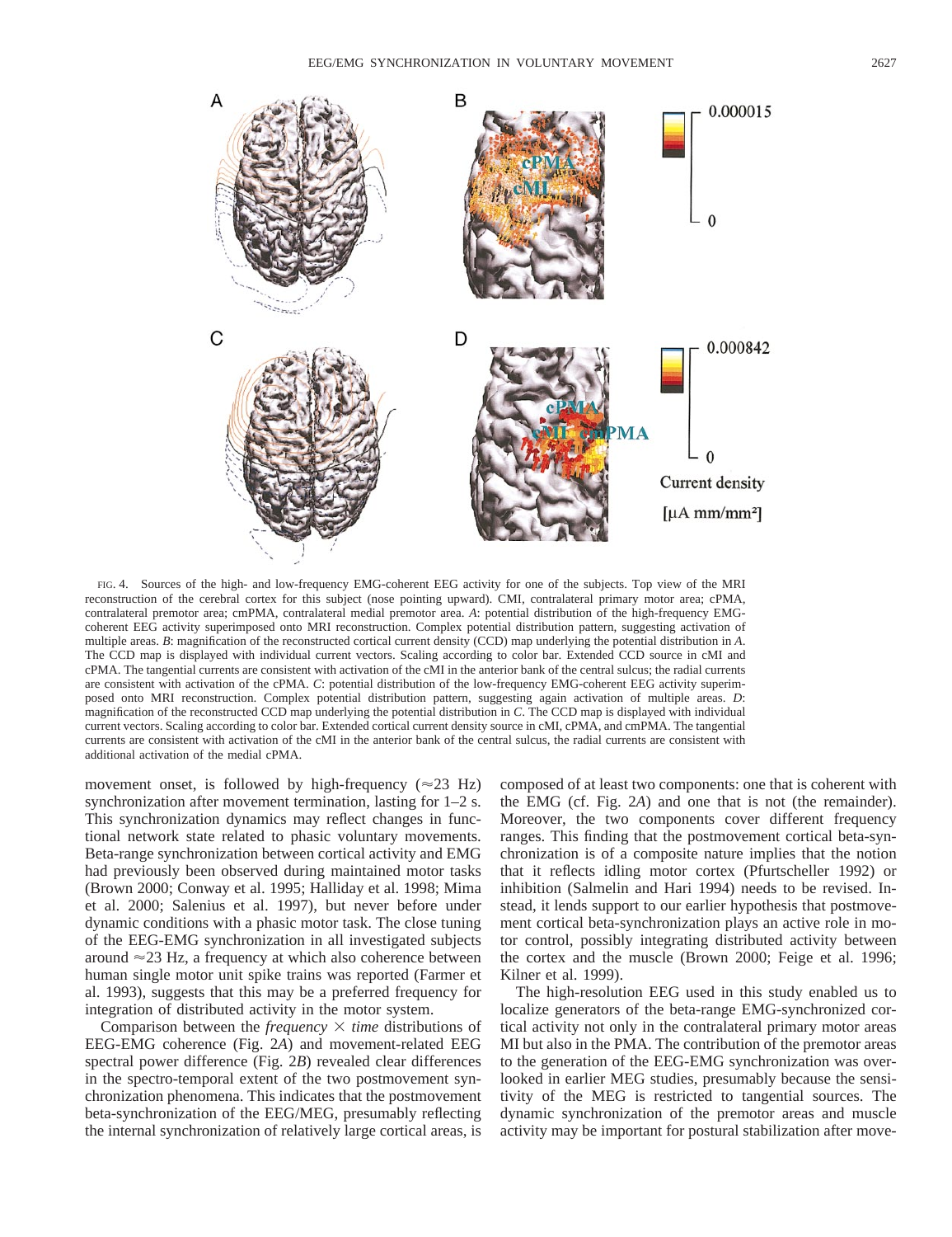ment. One possible mechanism for this may be related to the predominantly inhibitory action of premotor areas on pyramidal tract neurons as recently shown (Tokuno and Nambu 2000).

In all subjects we observed a joint participation of the contralateral MI area and the PMA. In two of the subjects, the contralateral PA engaged in the coherent EEG-EMG activation as well, suggesting the existence of inter-individual differences in the human motor system.

The contralateral primary motor and premotor areas were found to generate also the low-frequency cortico-EMG coherence during the voluntary movement. The activation of these two areas with the additional participation of the more medial parts of the premotor area may represent a functional state of the oscillatory motor network related to the movement execution.

It is interesting to note that the beta-range EEG/EMG synchronization occurred during the transition of the motor system into a new equilibrium state when the attentional demands of the motor tasks are higher because the subjects were instructed to pay special attention to finish the rapid pulse movement in the same position from which the movement has started. During this transition, there was an increased tonic activity in the active muscle (cf. Fig. 3*B*). Also Baker et al. (1997) and Kilner et al. (1999) presented evidence for beta-range cortico-EMG coherence during a stationary phase of a movement paradigm (a hold phase after a precision grip task), but not during active movement periods. Likewise, Conway et al. (1995), Salenius et al. (1997), and Halliday et al. (1998) demonstrated such coherent activity during maintained motor contraction and suggested that it might reflect a low-effort contraction maintenance rhythm. These findings suggest that the dynamic betarange synchronization between multiple cortical areas and activated muscles reflects the transition of the collective motor network into a new equilibrium state, possibly related to higher demands on attention.

We thank Prof. C. H. Lücking for helpful discussions and C. Sick and T. Ball for experimental and analysis help. We are indebted to Drs. Leonardo Cohen, Bernhard Conway, Manfred Fuchs, Alexa Riehle, Jerome Sanes, Andrew Schwartz, and Mario Wiesendanger for constructive comments on an earlier version of the manuscript.

This work was supported in part by grants from the Deutsche Forschungsgemeinschaft and the Research Fund of the Albert-Ludwigs-University Freiburg.

#### REFERENCES

- ABELES M, BERGMAN H, MARGALIT E, AND VAADIA E. Spatiotemporal firing patterns in the frontal cortex of behaving monkeys. *J Neurophysiol* 70: 1629–1643, 1993a.
- ABELES M, PRUT Y, BERGMAN H, VAADIA E, AND AERTSEN A. In: *Brain Theory: Spatio-temporal Aspects of Brain Function,* edited by Aertsen A. New York: Elsevier, 1993b.
- BAKER SN, KILNER JM, PINCHES EM, AND LEMON RN. The role of synchrony and oscillations in the motor output. *Exp Brain Res* 128: 109–117, 1999.
- BAKER SN, OLIVIER N, AND LEMON RN. Coherent oscillations in monkey motor cortex and hand muscle EMG show task-dependent modulation. *J Physiol (Lond)* 501.1: 225–241, 1997.
- BENDAT JS AND PIERSOL AG. *Random Data. Analysis and Measurement Procedures.* New York: Wiley, 1971.
- BROWN P. Cortical drives to human muscle: the Piper and related rhythms. *Prog Neurobiol* 60: 97–108, 2000.
- CONWAY BA, HALLIDAY DM, FARMER SF, SHAHANI U, MAAS P, WEIR AI, AND ROSENBERG JR. Synchronization between motor cortex and spinal motoneuronal pool during the performance of a maintained motor task in man. *J Physiol (Lond)* 489: 917–924, 1995.
- ECKHORN R, BAUER R, JORDAN W, BROSCH M, KRUSE W, MUNK M, AND REITBOECK HJ Coherent oscillations: a mechanism of feature linking in the visual cortex? Multiple electrode and correlation analyses in the cat. *Biol Cybern* 60: 121–130, 1988.
- ENGEL AK, KÖNIG P, KREITER AK, SCHILLEN TB, AND SINGER W. Temporal coding in the visual cortex: new vistas on integration in the nervous system. *Trends Neurosci* 15: 218–226, 1992.
- FARMER SF. Rhythmicity, synchronization and binding in human and primate motor systems. *J Physiol (Lond)* 509.1: 3–14, 1998.
- FARMER SF, BREMNER FD, HALLIDAY DM, ROSENBERG JR, AND STEPHENS JA. The frequency content of common synaptic inputs to motoneurones studied during voluntary isometric contraction in man. *J Physiol (Lond)* 470: 127– 155, 1993.
- FEIGE B. *Oscillatory Brain Activity and Its Analysis on the Basis of MEG and EEG*. New York: Waxmann, 1999.
- FEIGE B, KRISTEVA-FEIGE R, ROSSI S, PIZZELLA V, AND ROSSINI PM. Neuromagnetic study of movement-related changes in rhythmic brain activity. *Brain Res* 734: 252–260, 1996.
- FUCHS M, WAGNER M, KOHLER T, AND WISCHMANN HA. Linear and nonlinear current density reconstructions. *J Clin Neurophysiol* 16: 267–295, 1999.
- GRAY CM AND SINGER W. Stimulus-specific neuronal oscillations in orientation columns of cat visual cortex. *Proc Natl Acad Sci USA* 86: 1698–1702, 1989.
- GREENWOOD JA AND DURAND D. The distribution of length and components of the sum of n random unit vectors. *Ann Math Stat* 26: 233–246, 1955.
- HALLIDAY DM, CONWAY BA, FARMER SF, AND ROSENBERG JR. Using electroencephalography to study functional coupling between cortical activity and electromyograms during voluntary contractions in humans. *Neurosci Lett* 241: 5–8, 1998.
- HUPPERTZ JH, OTTE M, GRIMM C, KRISTEVA-FEIGE R, MERGNER T, AND LÜCKING CH. Estimation of the accuracy of a surface matching technique for registration of EEG and MRI data. *Electroencephalogr Clin Neurophysiol* 106: 409–415, 1998.
- ILMONIEMI RJ. Estimates of neuronal current distributions. *Acta Oto-Laryngol Suppl* 491: 80–87, 1991.
- KILNER JM, BAKER SN, SALENIUS S, JOUSMAKI V, HARI R, AND LEMON RN. Task-dependent modulation of 15–30 Hz coherence between rectified EMGs from human hand and forearm muscles. *J Physiol (Lond)* 516.2: 559–570, 1999.
- KORNHUBER H AND DEECKE L. Hirnpotentialänderungen bei Willkürbewegungen und passiven Bewegungen des Menschen: Bereitschaftspotential und reafferente Potentiale. *Pflügers Arch* 284: 1-17, 1965.
- KRISTEVA R, CHEYNE D, AND DEECKE L. Neuromagnetic fields accompanying unilateral and bilateral voluntary movements: topography and analysis of cortical sources. *Electroencephalogr Clin Neurophysiol* 81: 284–298, 1991.
- LÜTKENHÖNER B. Theoretical considerations on the detection of evoked responses by means of the Rayleigh test. *Acta Otolaryngol (Stockh)* 491: 52–60, 1991.
- MARDIA K. *Statistics of Directional Data.* New York: Academic, 1972.
- MIMA T, STEGER J, SCHULMAN AE, GERLOFF CH, AND HALLETT M. Electroencephalographic measuremnent of motor cortex control of muscle activity in humans. *Clin Neurophysiol* 111: 326–337, 2000.
- MURTHY VN AND FETZ EE. Coherent 25- to 35-Hz oscillations in the sensorimotor cortex of awake behaving monkeys. *Proc Natl Acad Sci USA* 89: 5670–5674, 1992.
- MURTHY VN AND FETZ EE. Oscillatory activity in sensorimotor cortex of awake monkeys: synchronization of local field potentials and relation to behavior. *J Neurophysiol* 76: 3949–3967, 1996.
- PFURTSCHELLER G. Event-related synchronization (ERS): an electrophysiological correlate of cortical areas at rest. *Electroencephalogr Clin Neurophysiol* 83: 62–69, 1992.
- PRUT Y, VAADIA E, BERGMAN H, HAALMAN I, SLOVIN H, AND ABELES M. Spatiotemporal structure of cortical activity: properties and behavioral relevance. *J Neurophysiol* 79: 2857–2874, 1998.
- RIEHLE A, GRÜN S, DIESMANN M, AND AERTSEN A. Spike synchronization and rate modulation differentially involved in motor cortical function. *Science* 278: 1950–1953, 1997.
- ROELFSEMA PR, ENGEL A, KÖNIG P, AND SINGER W. Visuomotor integration is associated with zero time-lag synchronization among cortical areas. *Nature* 385: 157–161, 1997.